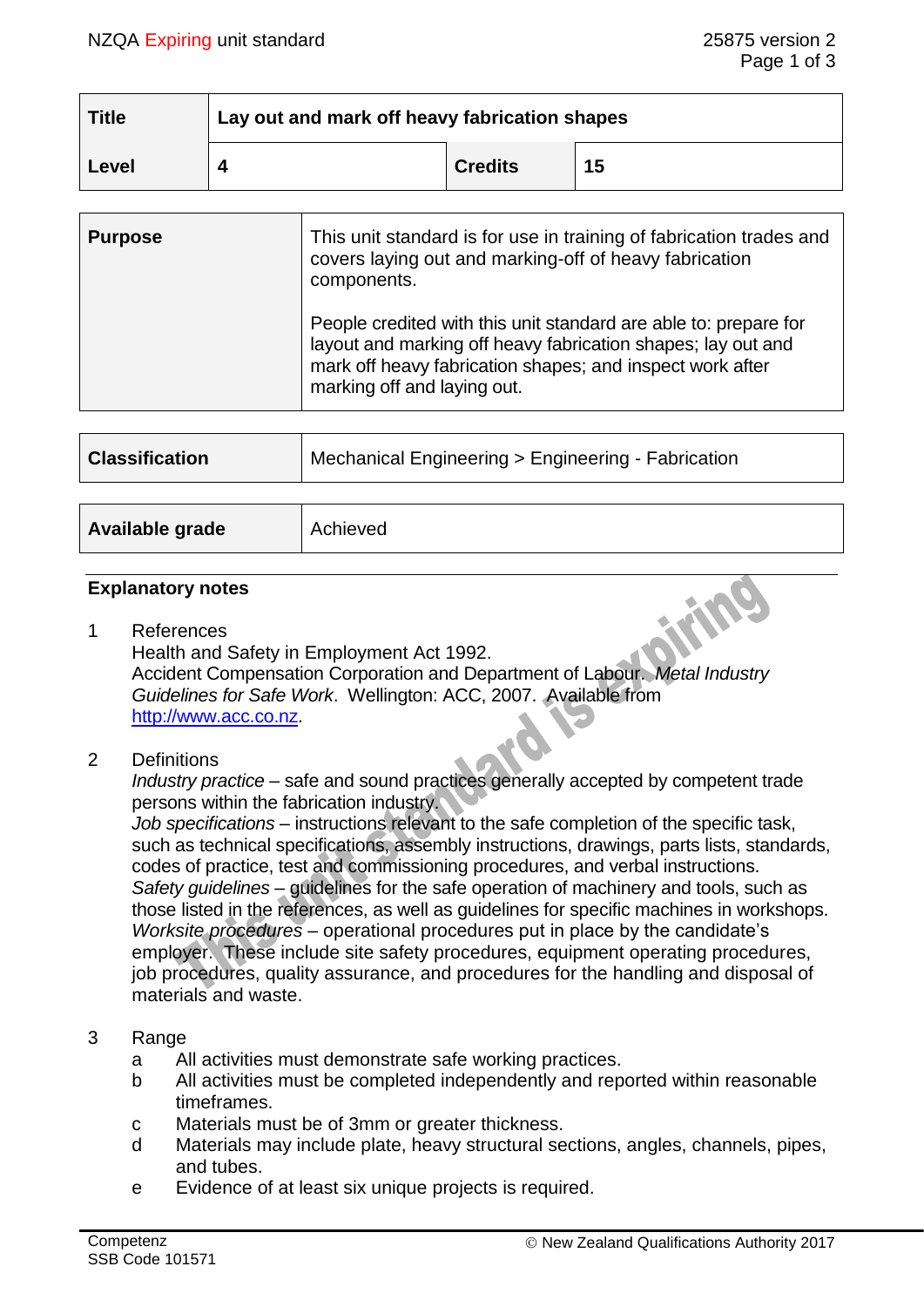# **Outcomes and evidence requirements**

## **Outcome 1**

Prepare for layout and marking-off of heavy fabrication shapes.

#### **Evidence requirements**

- 1.1 Preparation includes verification of requirements, planning of work sequences, and identification of potential problems.
- 1.2 Potential hazards are identified and addressed in accordance with the safety guidelines.
- 1.3 Materials are selected in accordance with job specifications and worksite procedures.
- 1.4 Marking out tools are selected, checked, and used in accordance with industry practice and worksite procedures.
- 1.5 Lines of intersection are determined from patterns in accordance with job specifications and industry practice, and modification sketches made where<br>required.<br>2<br>d mark off heavy fabrication shapes.<br>requirements required.

#### **Outcome 2**

Lay out and mark off heavy fabrication shapes.

#### **Evidence requirements**

- 2.1 Sections are marked off in accordance with job specifications, industry practice, and worksite procedures.
- 2.2 Fabrications made up of heavy sections are laid out in accordance with job specifications, industry practice and worksite procedures.

#### **Outcome 3**

Inspect work after marking off and laying out.

#### **Evidence requirements**

- 3.1 Layout and surface developments are inspected and measured for compliance with job specifications, and deviations rectified, in accordance with industry practice and worksite procedures.
- 3.2 Completion of work is reported in accordance with worksite procedures.